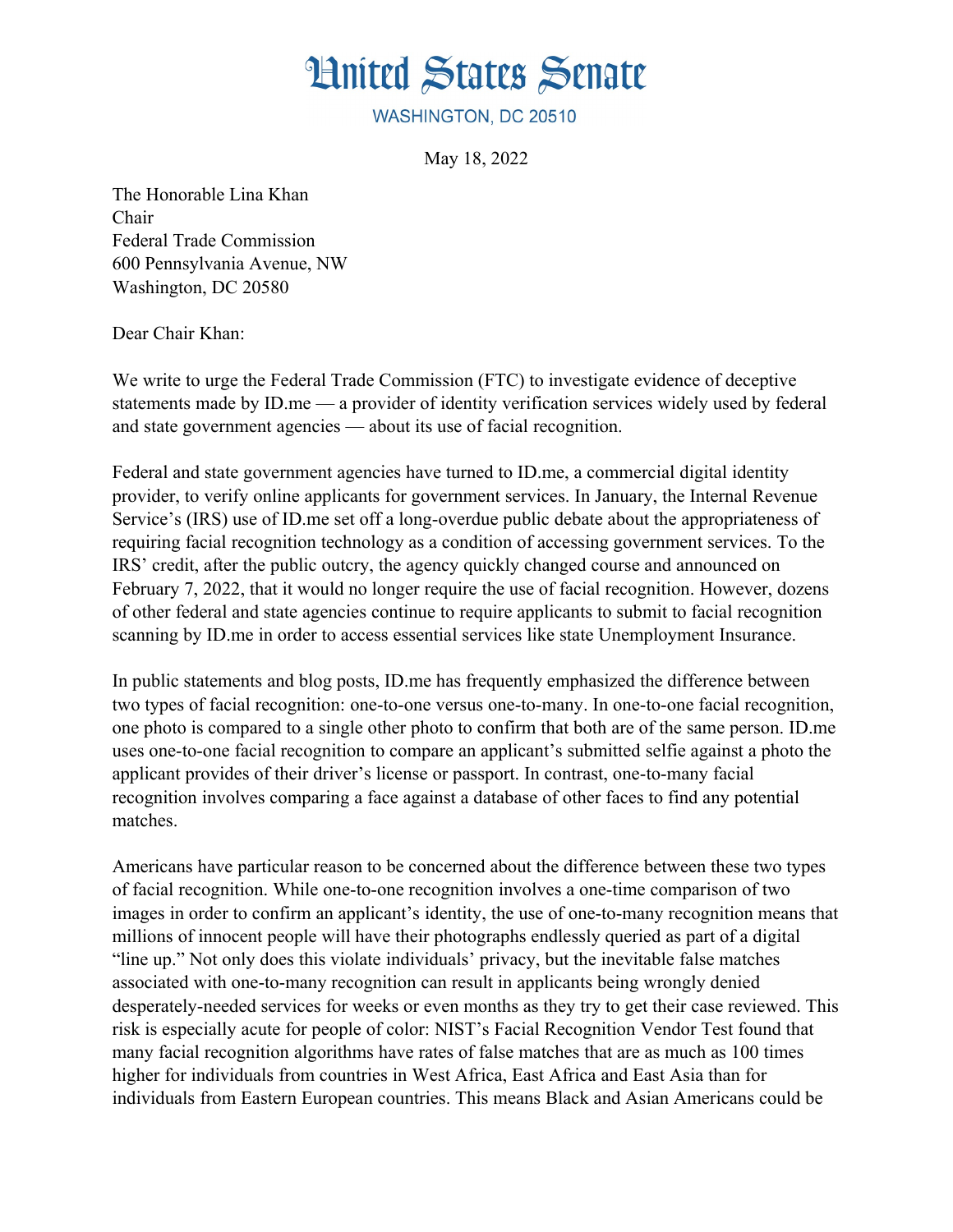disproportionately likely to be denied benefits due to a false match in a one-to-many facial recognition system.

Since at least June of 2021, ID.me published blog posts and white papers on its website that claimed, unambiguously, that it did not use one-to-many facial recognition. In these materials, the company repeatedly emphasized that one-to-one facial recognition was more accurate and less biased than one-to-many – distancing its system from criticisms of facial recognition raised by experts, such as the evidence that many systems are less accurate at identifying people of color. On January 24, 2022, after the backlash against the IRS' announcement about ID.me, the company's Chief Executive Officer Blake Hall published a statement in which he emphasized once again that ID.me "does not use 1:many [one-to-many] facial recognition," calling it "problematic" and "tied to surveillance applications."

Just two days after this unqualified public denial, Mr. Hall reversed course, in a LinkedIn post in which he admitted that ID.me does use one-to-many facial recognition. Within days, the company edited the numerous blog posts and white papers on its website that previously stated the company did not use one-to-many to reflect the truth. According to media reports, the company's decision to correct its prior misleading statements came after mounting internal pressure from its employees. CyberScoop obtained and published internal ID.me corporate chats from the days before Mr. Hall's LinkedIn post in which multiple employees expressed concerns about the company's deceptive public statements about one-to-many facial recognition. One employee ended their message about the company's statements by saying, "doing one thing and saying another [is] bound to land us in hot water."

ID.me's statements, therefore, appear deceptive, and were harmful in two ways. First, they likely misled consumers about how the company was using their sensitive biometric data, including that it would be stored in a database and cross-referenced using facial recognition whenever new accounts were created in the future. Second, the statements may have influenced officials at state and federal agencies as they chose an identity verification provider for government services. These officials had the right to know that selecting ID.me would force millions of Americans – many of them in desperate circumstances – to submit to scanning using a facial recognition technique that ID.me itself acknowledged was problematic. We therefore request that you investigate evidence of ID.me's deceptive public statements to determine whether they constitute deceptive and unfair business practices under the Section 5 of the FTC Act.

Thank you for your attention to this urgent matter.

Sincerely,